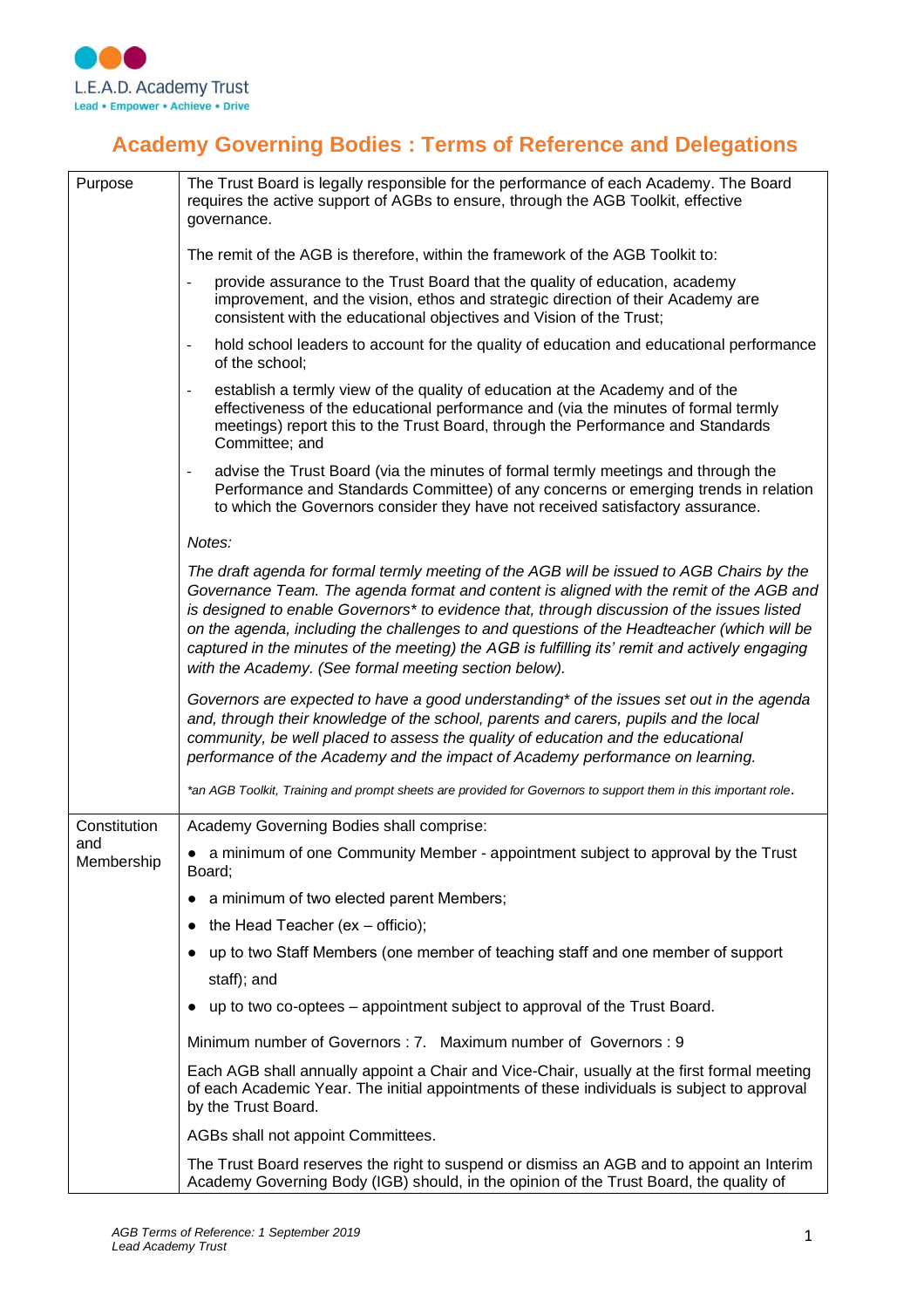|                                  | education and/or the educational performance of the Academy or the performance of the<br>AGB warrant this.                                                                                                                                                                                                                                                                                                                                                                                                                                                                                                                                                                                       |
|----------------------------------|--------------------------------------------------------------------------------------------------------------------------------------------------------------------------------------------------------------------------------------------------------------------------------------------------------------------------------------------------------------------------------------------------------------------------------------------------------------------------------------------------------------------------------------------------------------------------------------------------------------------------------------------------------------------------------------------------|
| Governor<br>Eligibility          | Appointment of all Governors is subject to:                                                                                                                                                                                                                                                                                                                                                                                                                                                                                                                                                                                                                                                      |
|                                  | Trust Governor eligibility criteria;<br>$\overline{\phantom{0}}$                                                                                                                                                                                                                                                                                                                                                                                                                                                                                                                                                                                                                                 |
|                                  | DBS check (to be carried out by the Academy);<br>$\blacksquare$                                                                                                                                                                                                                                                                                                                                                                                                                                                                                                                                                                                                                                  |
|                                  | The L.E.A.D. governor election and/or appointment process;<br>$\blacksquare$                                                                                                                                                                                                                                                                                                                                                                                                                                                                                                                                                                                                                     |
|                                  | Annual acceptance of and compliance with the L.E.A.D. Governor Code of Conduct;<br>$\overline{\phantom{a}}$                                                                                                                                                                                                                                                                                                                                                                                                                                                                                                                                                                                      |
|                                  | Annual declaration of interests; and<br>$\blacksquare$                                                                                                                                                                                                                                                                                                                                                                                                                                                                                                                                                                                                                                           |
|                                  | Active participation in the Governor Training Programme and completion of those<br>$\blacksquare$<br>training courses designated as mandatory.                                                                                                                                                                                                                                                                                                                                                                                                                                                                                                                                                   |
|                                  | Note: A schedule of AGB membership is provided to each formal meeting. The purpose of<br>this is to support succession planning and to ensure that Governor attendance and vacancy<br>issues are addressed without delay. Appointments of all Governors MUST follow<br>established Trust procedures (advice available from the central Governance Team).                                                                                                                                                                                                                                                                                                                                         |
| Quorum                           | Any three governors shall constitute a quorum, provided always that Staff Members<br>(including the Head Teacher) do not form the majority of those present.                                                                                                                                                                                                                                                                                                                                                                                                                                                                                                                                     |
|                                  | <b>Formal Meetings</b>                                                                                                                                                                                                                                                                                                                                                                                                                                                                                                                                                                                                                                                                           |
| Frequency of<br>Meetings         | These shall be held termly, usually in the second part of term. (This will normally ensure<br>that the AGB receives the most recent QA report). The dates for all formal AGB meetings<br>shall be set annually by the central Governance Team in consultation with the Chair of each<br>Academy.                                                                                                                                                                                                                                                                                                                                                                                                 |
|                                  | All formal meetings of the AGB shall be minuted by the Clerk who shall attend the meeting<br>and advise the Chair and Governors throughout the meeting. Occasionally the Clerk will<br>present items to the meeting.                                                                                                                                                                                                                                                                                                                                                                                                                                                                             |
| Agenda for<br>formal<br>meetings | The draft agenda for each formal meeting shall be set by the central Governance Team in<br>accordance with an annual Programme of AGB Business. The Chair will be consulted on<br>the draft agenda by the central Governance Team and/or by the Academy Clerk. It is for the<br>Chair to liaise with the Head on the draft and to make suggestions to the central team/clerk<br>for adjustments to the draft. Additional items of local relevance may be added, subject to<br>prior agreement with the Governance Team. Items will not normally be deleted from the<br>draft because the content reflects the Annual Programme of AGB business and termly<br>educational reporting requirements. |
|                                  | <b>Engagement Meetings</b>                                                                                                                                                                                                                                                                                                                                                                                                                                                                                                                                                                                                                                                                       |
| Informal<br>Meetings             | Each AGB shall meet informally at least once each term, or more frequently if Governors so<br>wish ("Engagement Meetings"). These meetings will not be formally clerked but should be<br>noted and reported to the next formal meeting.                                                                                                                                                                                                                                                                                                                                                                                                                                                          |
|                                  | A Guidance Note on Engagement Meetings is available from the Governance Team. The<br>meetings provide an opportunity for governors to focus on a specific topic(s) of their choice<br>relating to the quality of education and educational performance and development of the<br>Academy. The Chair should lead the selection of topics for the meetings in consultation with<br>colleague Governors and the Head.                                                                                                                                                                                                                                                                               |
| Attendance                       | The Head Teacher shall attend all formal meetings of the AGB. At the discretion of the<br>Chair, other members of staff (non AGB members) may attend and may participate in /<br>present to the meeting. The Director of Schools, Director of the MAT and any member of<br>the central Governance Team may attend and report to any AGB meeting. The Clerk shall<br>be present throughout all formal meetings.                                                                                                                                                                                                                                                                                   |
|                                  | Governors are expected to attend all formal AGB meetings. Where a Governor is unable to<br>attend, apologies and reasons for absence must be reported to the Clerk. The Clerk will                                                                                                                                                                                                                                                                                                                                                                                                                                                                                                               |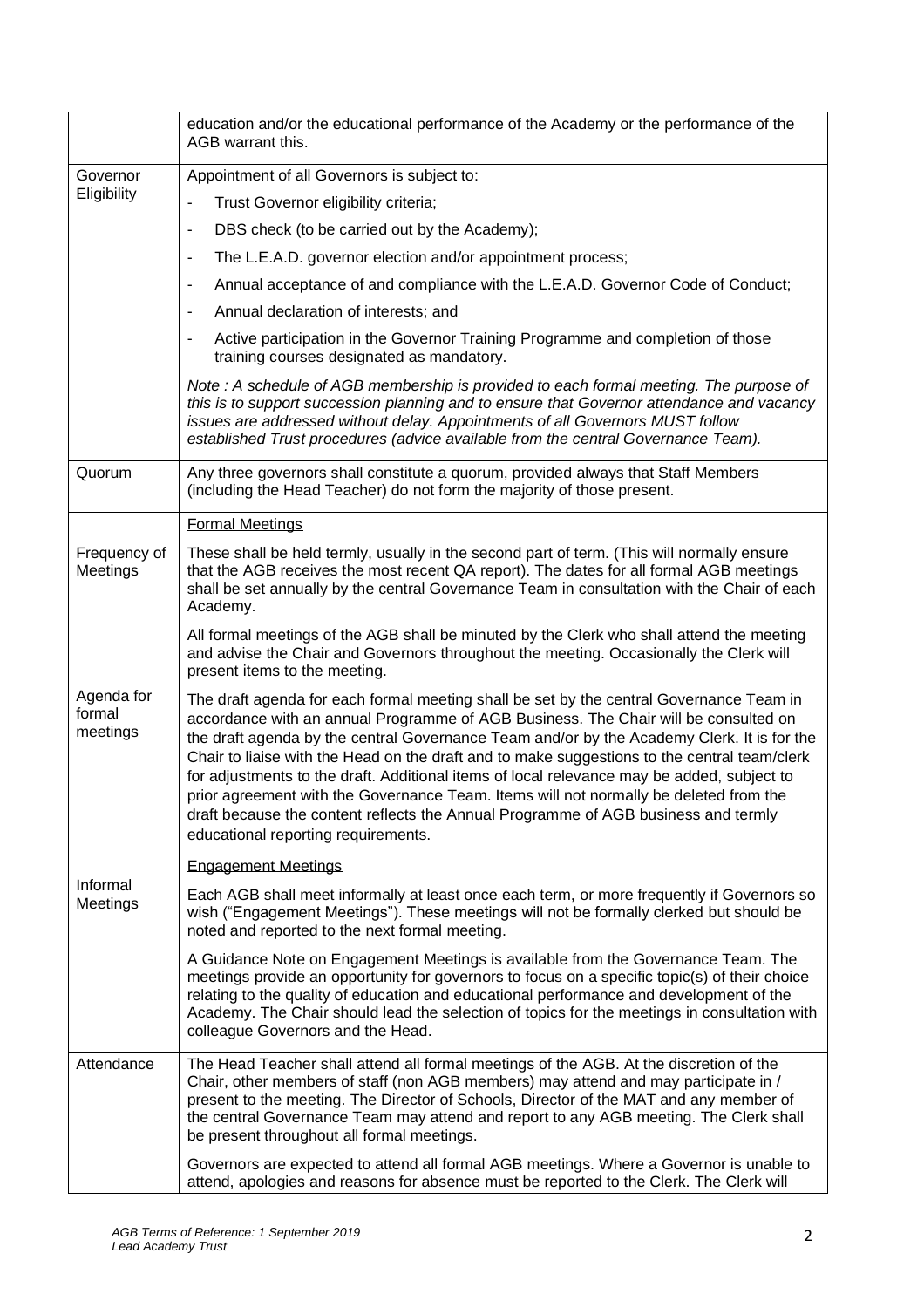|                                                | report apologies for absence to the meeting and will ask Governors formally to accept (or<br>not) the apology. This shall be reported in the Minutes. Failure to attend at least one formal<br>AGB meeting within a period of six months (or non-acceptance by the AGB of the reasons<br>for absence) may lead to dismissal as a Governor.                                                                                                                                                                                                                                                                                                                                                |
|------------------------------------------------|-------------------------------------------------------------------------------------------------------------------------------------------------------------------------------------------------------------------------------------------------------------------------------------------------------------------------------------------------------------------------------------------------------------------------------------------------------------------------------------------------------------------------------------------------------------------------------------------------------------------------------------------------------------------------------------------|
|                                                | For the avoidance of doubt, staff governors (with the exception of the Head) must (unless<br>otherwise directed by the Chair or requested by the Head with the consent of the Chair)<br>withdraw from any AGB meeting at which any confidential staffing matter is discussed.<br>Refusal to do so will be regarded as a breach of the Governor Code of Conduct.                                                                                                                                                                                                                                                                                                                           |
| Termly<br>Reports                              | Each term, two key reports will be brought to the AGB for information, discussion,<br>assurance and challenge:                                                                                                                                                                                                                                                                                                                                                                                                                                                                                                                                                                            |
|                                                | The QA Report – the QA process is evaluative. It is based on the evidence the academy<br>provides through completion of the QA template before the termly QA visit and the evidence<br>seen and evaluated by the Director of Schools during the visit. The termly QA assessment<br>is based on the evidence of impact of the education provision provided by school leaders.                                                                                                                                                                                                                                                                                                              |
|                                                | The template presents school performance and improvement data supported by narrative<br>commentary and responses thereto provided by the Director of Schools and Headteacher.<br>The report also reflects Ofsted inspection criteria (i.e. Quality of Education and Curriculum<br>Intent, pupil Behaviour and Attitudes, Personal Development, Leadership and Management<br>and Pupil Outcomes). The role of the AGB is to challenge and hold the Headteacher to<br>account for the trends, educational performance, and progress against the improvement<br>priorities identified in the report. (Governor training is provided to support this - see<br>Appendix 2 of the AGB toolkit). |
|                                                | The Report of the Headteacher – a standard template has been developed for this, the<br>purpose of which is to brief Governors on current and projected educational performance,<br>developments subsequent to the previous QA report (if these are not already covered in the<br>QA report) and to provide an update on the other issues within the remit of the AGB, as<br>listed in the Authority and Delegated Function Section below.                                                                                                                                                                                                                                                |
| Authority and<br>Delegated<br><b>Functions</b> | The AGB is responsible for providing assurance to the Trust Board that the quality of<br>education and academy improvement are consistent with the educational objectives and<br>Vision of the Trust. The AGB is asked, on behalf of the Trust Board, to carry forward the<br>quality of education and the vision, values and ethos of the Trust in a way appropriate to the<br>specific qualities and community characteristics of each Academy. The AGB Toolkit<br>explains how the AGB is asked to do this and sets out the AGB remit (aligned to the Ofsted<br>Inspection Framework (September 2019)) in further detail.                                                              |
|                                                | School Performance and Improvement                                                                                                                                                                                                                                                                                                                                                                                                                                                                                                                                                                                                                                                        |
|                                                | The Headteacher is responsible for school performance and improvement and is<br>accountable to the AGB, Director of Schools and the Director of the MAT, for this.                                                                                                                                                                                                                                                                                                                                                                                                                                                                                                                        |
|                                                | School performance and progress towards improvement targets is assessed by the Director<br>of Schools through the termly Quality Assurance (QA) process. Governors must use the<br>AGB Toolkit and the QA report to effect their oversight and challenge. This is a key aspect<br>of the role of the AGB. Governors are asked to focus on:                                                                                                                                                                                                                                                                                                                                                |
|                                                | constructive challenge to the Headteacher and Academy leadership to account for the<br>$\overline{\phantom{a}}$<br>actions and outcomes listed in the Toolkit;                                                                                                                                                                                                                                                                                                                                                                                                                                                                                                                            |
|                                                | understanding and reviewing progress in relation to Academy improvement targets,<br>$\blacksquare$<br>attainment and progress data and the comparison of these with outcomes elsewhere in<br>L.E.A.D. and locally and nationally;                                                                                                                                                                                                                                                                                                                                                                                                                                                         |
|                                                | understanding the issues facing the school, the parents and carers of children attending<br>the school and the local community; and                                                                                                                                                                                                                                                                                                                                                                                                                                                                                                                                                       |
|                                                | seeking assurance, and satisfying themselves that, appropriate and timely actions are<br>$\blacksquare$<br>being taken to deliver high quality education and academy improvement targets in<br>addition to adherence to and delivery of the values, vision and ethos of the Trust, in a                                                                                                                                                                                                                                                                                                                                                                                                   |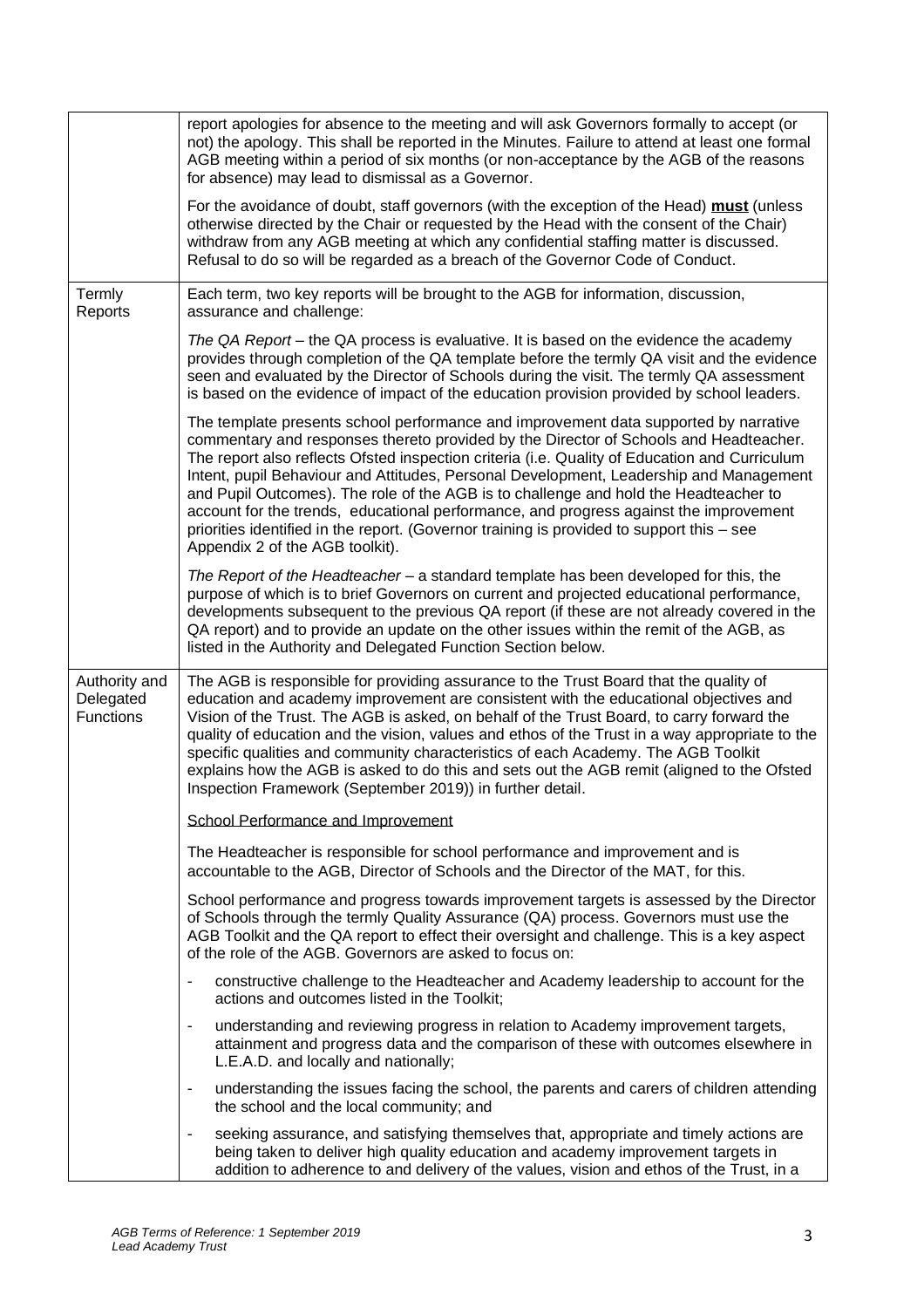manner appropriate to the specific qualities and community characteristics of each Academy.

The AGB is asked also to take oversight, provide assurance and hold the Headteacher to account for:

## Safeguarding, SEND and other vulnerable groups

For this purpose the AGB shall appoint a lead Governor(s) (i.e. a Named Governor(s)) with responsibility for oversight and assurance to the AGB as to the quality of education and performance of these groups. Training and a description for this role will be provided.

## **Complaints**

The AGB is not responsible for dealing with Complaints.

All complaints must be dealt with strictly in accordance with the Trust Complaints Policy and procedure. Governors receiving a complaint shall, in the first instance, refer the matter to the Head (or to the Chair if the complaint relates to the Head). Governors should bear in mind that they may be asked to serve on Complaints Panels: a Governor with prior involvement in a complaint will not be eligible to serve on a Panel appointed to consider that complaint. (AGBs must not discuss any complaint – it is for the Chair and/or the Head to follow established procedures).

## Lead ("LINK") Governors

In addition to lead governor(s) for safeguarding, SEND and other vulnerable groups, the AGB may appoint lead (or "LINK") governors for other issues. The role of all "LINK" governors must be agreed between the Chair and the central Governance Team in order to ensure that it does not encroach on the operational/delegated authority of the Head. Role descriptions for each "LINK" Governor will be developed by the Governance Team.

AGBs are asked to appoint lead Governors for Health and Safety and may be asked to make other appointments for which role descriptions will be provided.

Human Resource and Personnel Issues

*Human Resource/Staffing Matters* - are operational issues for which the Head is wholly responsible and accountable to the Executive. Governors may however be called upon to participate in staff–related Panels – see below. The Headteacher will report, for information only, relevant staffing developments to the AGB. This will include arrangements for teaching.

*Staff Appointments -* the Headteacher has delegated authority to appoint staff within the constraints of the budget and the staffing structure agreed by the MAT.

Normally, the Chair (or the Chair's (non-staff) governor nominee) shall be invited by the Headteacher to participate in the interview process for appointments to all permanent teaching posts\*. However, whilst a governor present at an interview may comment on the merits of candidates, they shall not have a vote on the appointment. All governors present at interviews shall follow agreed HR procedures.

*\*NB: Primary Schools only. For Secondary Academies this relates to senior teaching staff only (i.e. posts at SLT level and above and any post with TLR).* 

*Headteacher Appraisal –* the L.E.A.D. Executive is responsible for the annual appraisal and setting of targets for the Headteacher. The Chair of the AGB is expected to contribute to the process, including attendance at the annual Appraisal Meeting. To facilitate this process, the Governance Team will provide (annually) the AGB Chair with a standard template for completion and return. The template invites comments from the Chair on the performance of the Headteacher during the academic year and is issued in advance of commencement of the formal end of year Headteacher appraisal process.